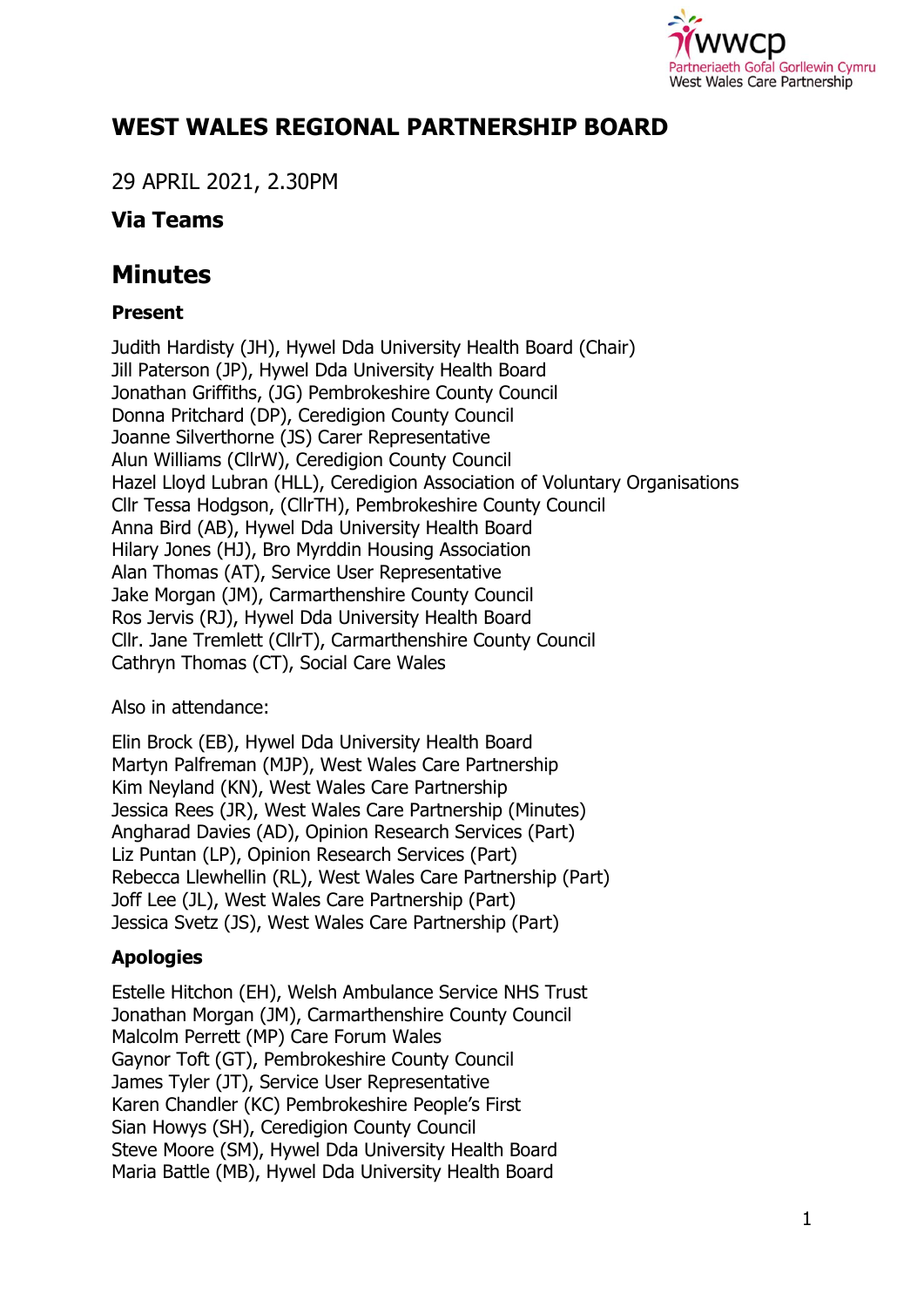Gareth Morgans (GM), Carmarthenshire County Council

## **1. Chair's welcome**

The Chair welcomed attendees to the meeting.

## **2. Apologies**

These were noted.

# **3. Minutes of meeting held on 18 March 2021 and Actions**

The minutes were agreed as accurate record of the meeting.

MJP updated on the Progress on the following actions, which is noted as follows:

Meeting with Chair and Vice Chair to discuss approach to Population Assessment

The Population Assessment would be covered later in the agenda.

Confirm regional position re Early Adopter bid for EHES Framework

MJP advised that West Wales has been approved as an early adopter, along with all other Regional Partnership Boards across Wales.

Report final amendments to governance structure and submit revised terms of reference for RPB for consideration

MJP advised that further updates on the governance structure (including revised RPB terms of reference) and the draft manifesto would be brought to the July board meeting for consideration.

#### White Paper consultation response submitted to Welsh Government

Following discussion at the previous meeting, RPB members had been given the opportunity to provide final comments on the White Paper consultation response, prior to submission. Feedback from Welsh Government was not anticipated until after the Senedd election.

## **4. Transformation Fund Update and Interim Evaluation**

In providing a brief introduction, MJP advised that an allocation of £410K had been received through the Transformation Fund to the continued implementation of the Welsh Community Care Information System (WCCIS), which had previously been supported through the ICF. Alongside embedding of the system within Ceredigion and specific health teams across the region, a priority for the coming year would be working collaboratively to develop interfaces with other care management systems in health and social care, thereby generating shared data sets to facilitate integrated working at regional level and national analysis of trends. This programme will report on a regular basis to the regional Digital and TEC programme group.

The region had also been awarded £774,000 to support improvement of Discharge to Recover and Assess pathways, through a new Transformation Scaling Fund. Proposals had been submitted to Welsh Government earlier in April and provisional feedback had been received, as a result of which proposals were being refined.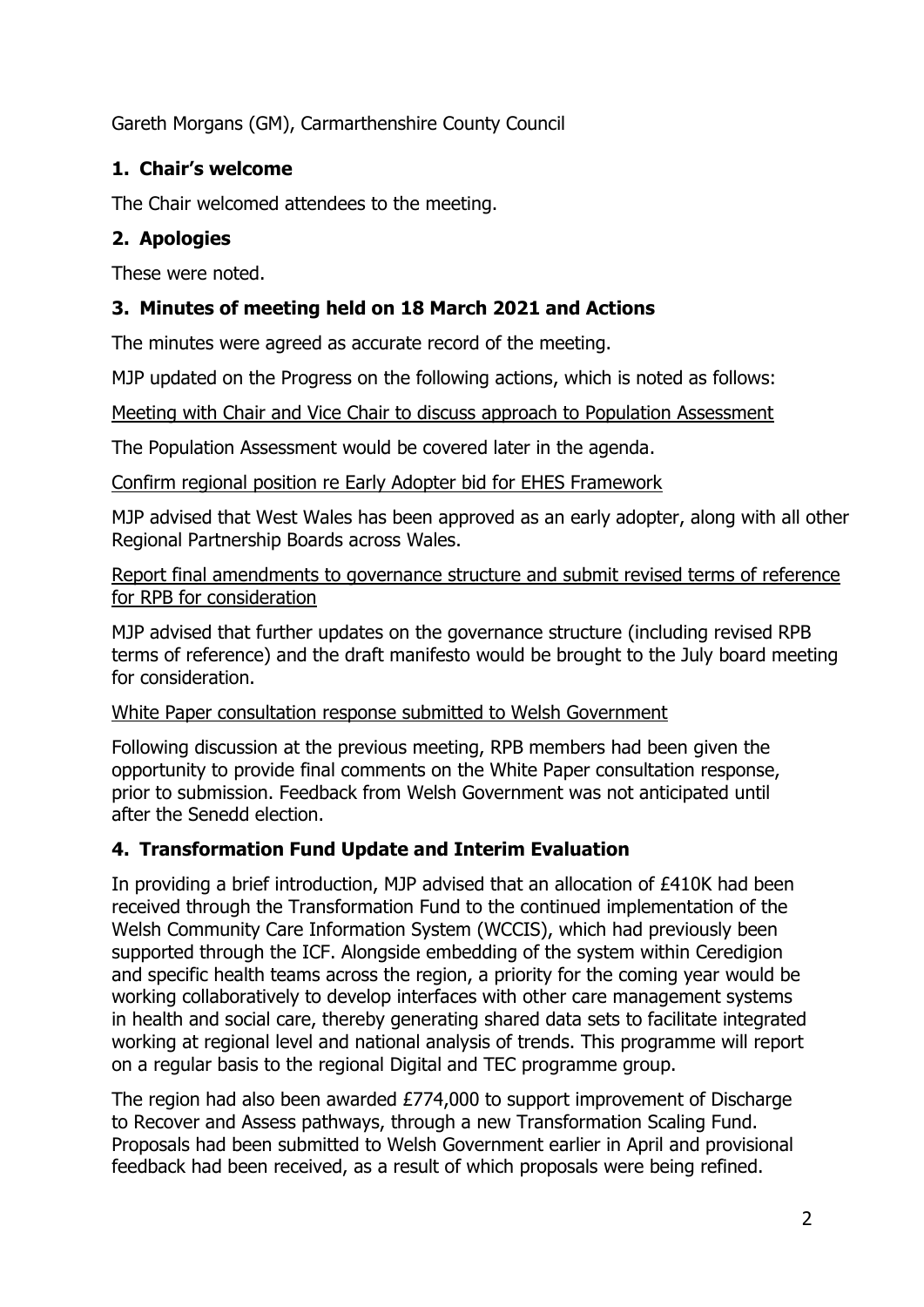MJP further reported that the newly convened Healthier West Wales (HWW) Programme Board had met twice and would monitor progress against the delivery plans on a monthly basis. The board would report regularly to the IEG with highlight reports provided to the RPB.

Opinion Research Services (ORS), had been appointed as independent evaluators of the HWW programme in the transitional funding year. An immediate priority had been the production of an Interim Evaluation Report, building on the findings and recommendations of the KPMG report of Autumn 2020. The interim report had been submitted to the IEG for approval on 26 April.

Angharad Davies and Liz Puntan from ORS were welcomed and to present key findings of the interim report, which had been informed by desk top review and focus groups held with relevant colleagues. Highlights included:

- That all programmes were now fully mobilised across the region
- The impact of Covid-19 which had necessitated the adaptation and acceleration of a number of the programmes, providing welcome additionality to core services
- Strong alignment between the programmes and national legislation (Social Services and Wellbeing and Wellbeing of Future Generations Acts)
- The view that transformation of services would be long-term and involve a range of complementary programmes rather than just the HWW initiatives
- Programme 1 (CONNECT) was demonstrating the willingness of people to access support through technology; the programme was seen as being a leader across the UK in relation to telecare and telehealth
- The learning from Programme 3 (Fast-tracked, Consistent Integration) needed to be used to inform wider system change
- Programme 7 (Creating Connections for All) had been instrumental in promoting and facilitating response within communities; delivery had continued virtually due to Covid-19 and although not without success, this had inevitably excluded some citizens from potential benefits
- Assessing the cost benefits of programmes was difficult due to an inability to identify clear causality between individual initiatives and wider system change, lack of data and the impact of the pandemic
- Priorities for action for the remaining delivery period should include:
	- Harnessing of learning to inform ongoing delivery
	- Improving and standardising output and outcomes measures to demonstrate impact
	- Ensuring effective roll-out of programmes across the region
	- Working to undertake meaningful cost benefit analysis
	- Explore the sustainability of funded staffing levels

JH commended the work the evaluators had done in a short space of time. MJP also thanked senior managers and members who had taken the time to engage with ORS in such a short timescale.

Comments and observations were invited and during discussion the importance of effective cost benefit analysis was emphasised. MJP advised that negotiations were continuing with Welsh Government to secure additional capacity to support this work across all regions.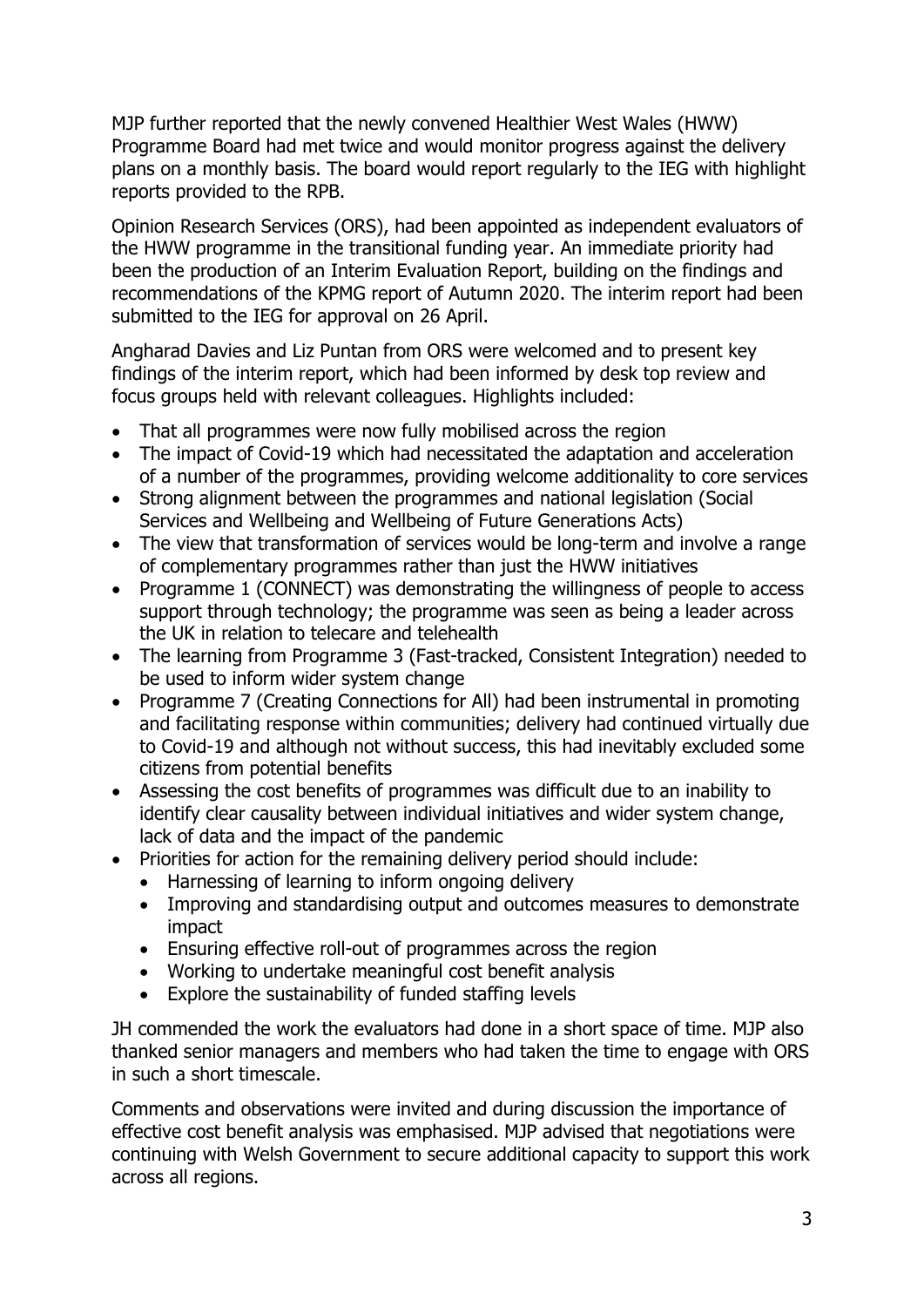#### **5. Research, Innovation and Improvement Coordination Hub (RIICH) Update and Forward Programme**

Elin Brock, Head of Research, Innovation and Improvement at the West Wales RIICH, provided an overview of the work the Hub had been undertaking since its establishment and an outline plan for its second year, which had been approved by IEG. A key deliverable in the first year of operation had been a comprehensive mapping exercise of RII capacity across health and social care in West Wales, which had been undertaken jointly by Hywel Dda UHB and Swansea University. Findings from this exercise would be presented at a virtual regional event on 12 May, to which RPB members had been invited. Key findings that would be shared included:

- That RII was currently a 'cluttered landscape' with a clear focus on clinical services
- There was a clear inequity in resources and investment across the system
- RII was not prioritised currently, with managers and practitioners not having time to invest properly in it
- There was currently very little integration / joint working on RII across partners

External consultants had been commissioned to lead on a co-produced RII model for the regional drawing on the findings of the mapping exercise.

Other work undertaken to date included:

- Working with other regional hubs as a national network, with an emphasis on driving the adoption and spread of activity
- Working with national bodies such as the Life Sciences Hub, Health Technology Wales and 1000 Lives Improvement
- Undertaking a review of staff experience in Hywel Dda UHB during Covid-19 to inform recovery activity
- Development on an 'Adopt & Spread' methodology to support upscaling of successful models of care and support
- Supporting evaluation of activity, with plans to review ICF programmes
- Development of an intern programme through the Hywel Dda UHB University Partnership

During discussion the following points were raised:

- The importance of linking the work of the RIICH and research functions of Social Care Wales – EB confirmed that discussions were ongoing
- Exploration of the benefits of integrated working should be a priority for the Hub
- The benefits of RII in supporting sustainable change and facilitating the input of service users and carers

The update was noted and it was agreed that the EB's presentation would be circulated to members.

## **6. West Wales Population Assessment 2022**

MJP explained that Under Part 2 of the Social Services and Wellbeing (Wales) Act, regional partners are required to produce Population Assessments providing an assessment of need for care and support and the support needs of carers in their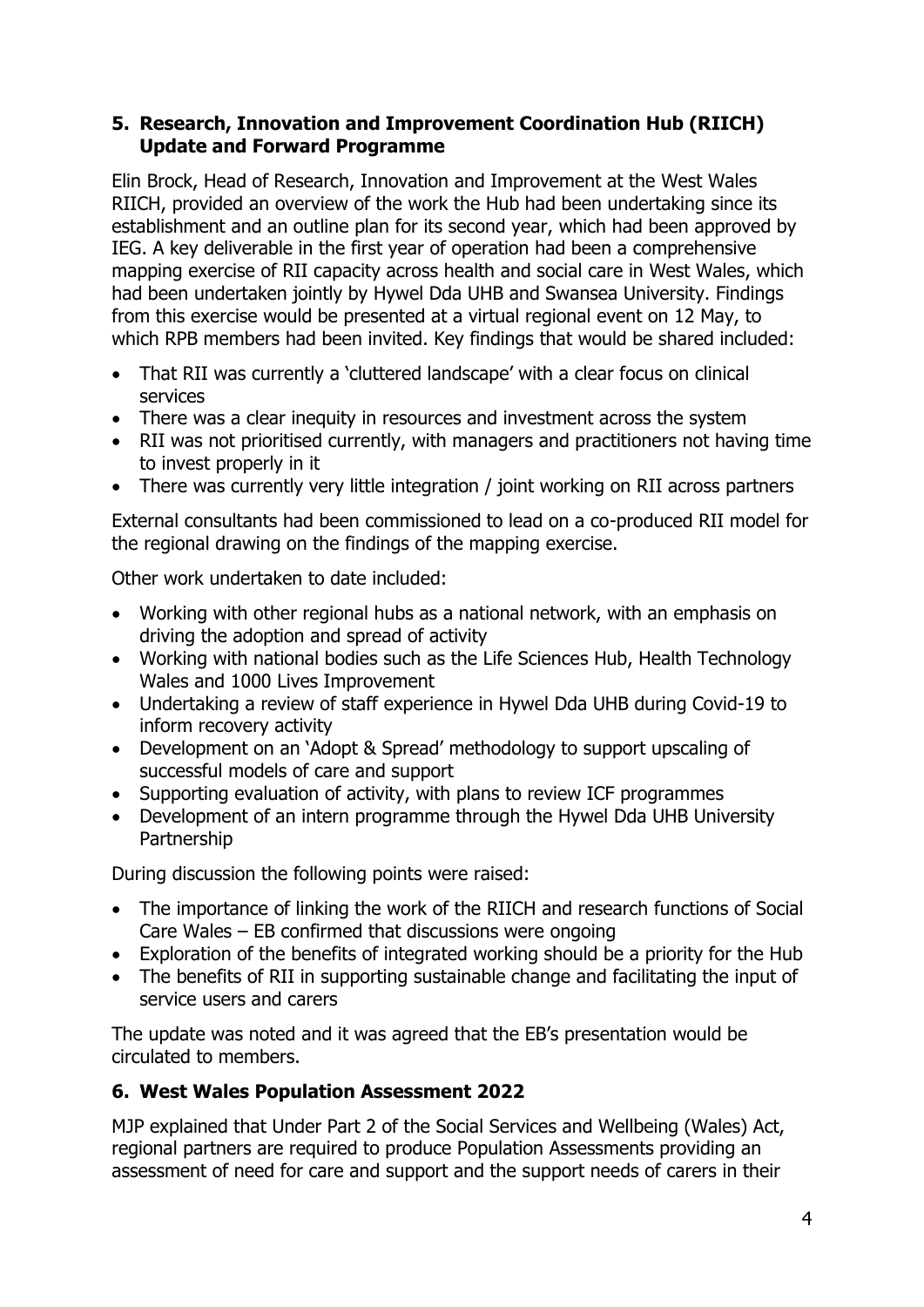area. The Population Assessment must be published once within each local government electoral cycle. West Wales had published its first Population Assessment in March 2017 and the next Assessment needed to be published by March 2022.

Following the publishing of the 2017 Population Assessment Data Cymru had been commissioned to develop an online data portal for the region which contained summary information from the Population Assessment and Area Plan, including core data sets which were updated on a regular basis. The latest refresh of this data had been undertaken in early 2021 and would provide a significant element of the evidence base for the next Assessment, alongside qualitative data gathered through engagement with relevant stakeholders.

Supplementary advice had been received from Welsh Government reiterating the legislative requirements and introducing new guidance, including having to pay specific intention within the Assessment to the needs of autistic people and people with dementia, and assessing the likely impact of long-Covid.

An additional requirement introduced by a new Code of Practice introduced in 2021 was for RPBs to produce Market Stability Reports, assessing the sufficiency of care and support against needs identified within the Population Assessment and the likely stability of regulated services over the coming 5 year period. This Report would inform commissioning activity across the partnership.

An outline plan for delivery of both the Population Assessment and the Market Stability Report was presented. A more detailed plan was being produced and appropriate resources would be identified to ensure delivery within the required timescales.

There would be close working with the Public Services Boards (PSBs) in the region to facilitate the sharing of relevant intelligence and allow opportunities to be taken for joint working for example in relation to engagement.

RJ emphasised the willingness of Public Health to help with this work, particularly in relation to the impact of Covid-19 and long Covid.

HLL suggested that the population assessment had greater significance this time round and needed to be a tool for the RPB rather than merely satisfying a Welsh Government requirement. She suggested it would be valuable for the RPB to receive further information on how the Population Assessment and Wellbeing Assessment processes were aligning and implications for future joint working. MJP agreed to action this.

The RPB noted the proposed approach and agreed that, rather than identifying a sole sponsor for the Population Assessment, all members should collectively oversee the work going forward.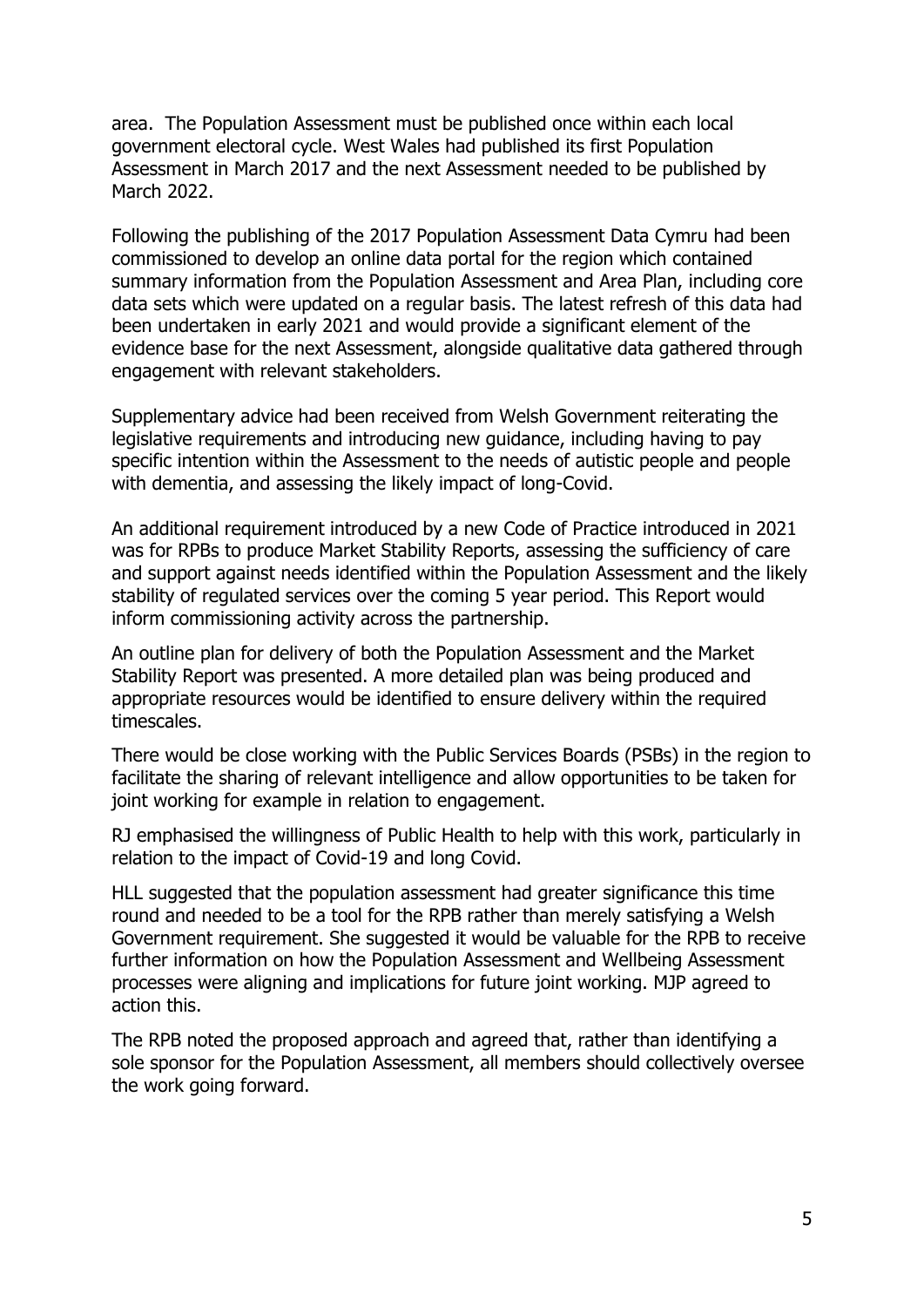# **7. Integrated Care Fund Update**

KN firstly took members through the Revenue out-turn and year-end position for 2020-21. The variance between reported and invoiced spend noted at the previous meeting of the RPB had been addressed, and KN advised that full spend had been achieved across population groups, including within the Dementia programme. Members were then provided with the financial breakdown for each population group.

The RPB endorsed the out-turn and end year position.

The 2021-22 Revenue Investment Plan had been submitted to Welsh Government ay the end of March. Provisional feedback from Welsh Government had been positive, although the apparently low level of investment to support unpaid carers within generic programmes had been highlighted as something which needed attention. It was noted that this was due to difficulties in measuring the investment rather than necessarily being an indicator that it was insufficient. KN advised that North Wales RPB had developed a methodology to measure this and that this would be considered via the regional ICF Forum with a view to possible adoption.

KN then advised on the position regarding the ICF Capital programme. She confirmed:

- That spend at the end of 2020-21 stood at £6,843,000
- That, as previously advised, Welsh Government had latterly permitted the programme management of 2020-21 underspend into 2021-22, enabling programmes delayed due to Covid-19 and other factors to be rolled over and completed in the new financial year
- The 2021-22 Capital programme was being reviewed accordingly and would be brought to the RPB for virtual approval.

A brief update on the national evaluation of ICF was provided. 14 West Wales programmes were included and fieldwork would commence shortly. Supplementary evaluation of other programmes would be undertaken by the RIICH.

## **8. West Wales Winter Plan 2020-21: End Year Position**

MJP briefly presented the report which provided an end-year position in relation to the West Wales Integrated Winter Plan which had been approved by the RPB in October 2020. Members were asked to note:

- The financial outturn which showed an underspend of  $£1.257$  across all funding streams, mainly due to specific programmes not progressing as a result of staff and capacity shortages emanating from the Covid-19 pandemic
- A slight overspend against the D2RA allocation (for which the RPB had direct responsibility); this reflected agreed adjustments to programmes to absorb slippage and balanced against an underspend in funding to address the 4 harms of the national Winter Protection Plan
- Proposed continuation of the multi-agency Winter Plan monitoring group to look in more detail at the impact of schemes and consider potential continuation of successful approaches through core budgets or external funding streams such as Urgent Primary Care and the Transformation Scaling Fund. Potential seasonal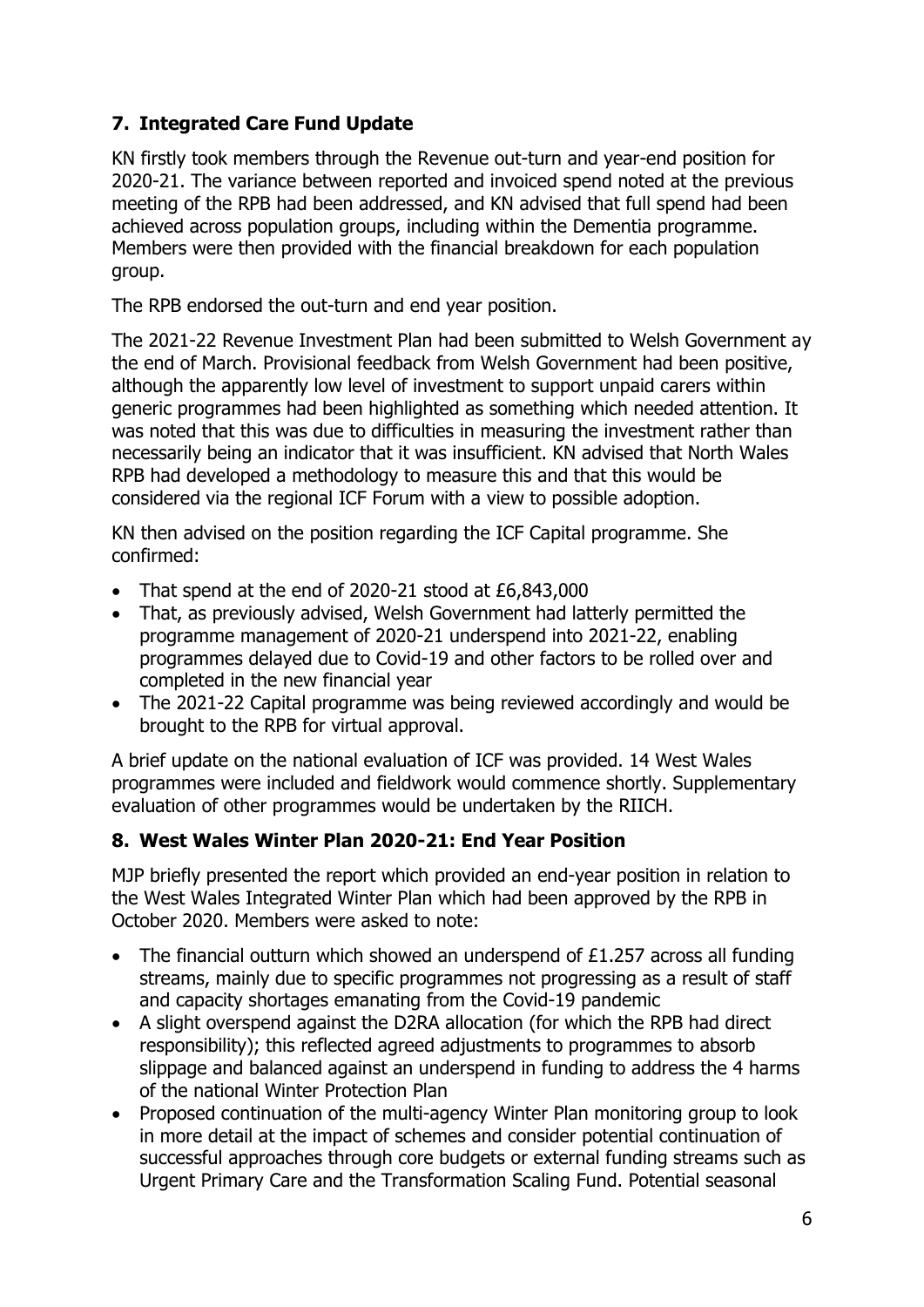schemes would be scoped in advance of the forthcoming winter period and possible new funding allocations from Welsh Government

All the above were noted.

## **9. Delivering Support for Carers' Update**

AB provided members an update on work for carers in the region, overseen by the West Wales Carers' Development Group (WWCDG). She reported that:

- West Wales had received an allocation of £121,000 from Welsh Government to support delivery against the three national priorities for Carers, supplementing a wider programme of work also resourced through the Integrated Care Fund
- Welsh Government had published their national strategy for unpaid carers which aligned closely with the West Wales Regional strategy
- The Covid-19 pandemic and the decision to prioritise unpaid Carers for vaccination had increased the number of previously unknown or "hidden" Carers. Over 2,500 individuals not previously registered with their GP practice had selfidentified themselves to the Health Board as a Carer In addition there had been a 141% increase in referrals to outreach services.

CllrT asked whether a breakdown by county of the level of unpaid carers who had come forward was available. AB advised that she would be in a position shortly to provide this information and to indicate whether they were parent carers or carers of older people.

RJ stressed the importance of addressing carers' issues through a prevention lens and advised that Group 6 of the Joint Committee on Vaccination and Immunisation (JCVI) had included unpaid carers in the vaccination programme.

The RPB noted the update and also that services commissioned by the WWCDG ensured that 100% of available funding was allocated to third sector partner organisations, in turn contributing to the generation of additional social value.

## **10. RPB Forward Plan**

MJP presented the provisional forward plan which would be adjusted as required due to developments through the year. It was further noted that the schedule of meetings meant that some RPB decisions would need to be taken virtually in order to meet externally set deadlines.

It was hoped that the forward plan would enable RPB members to have a view of upcoming business and to have the opportunity to feed into future meeting agendas.

CllrAW thanked MP for the forward plan and, noting the scheduled return visit in the autumn of the Children's Commissioner, asked whether it might be beneficial to invite the Older People's Commissioner to a future meeting? JG advised that in his ADSS capacity, he had been invited to a round-table discussion with the Older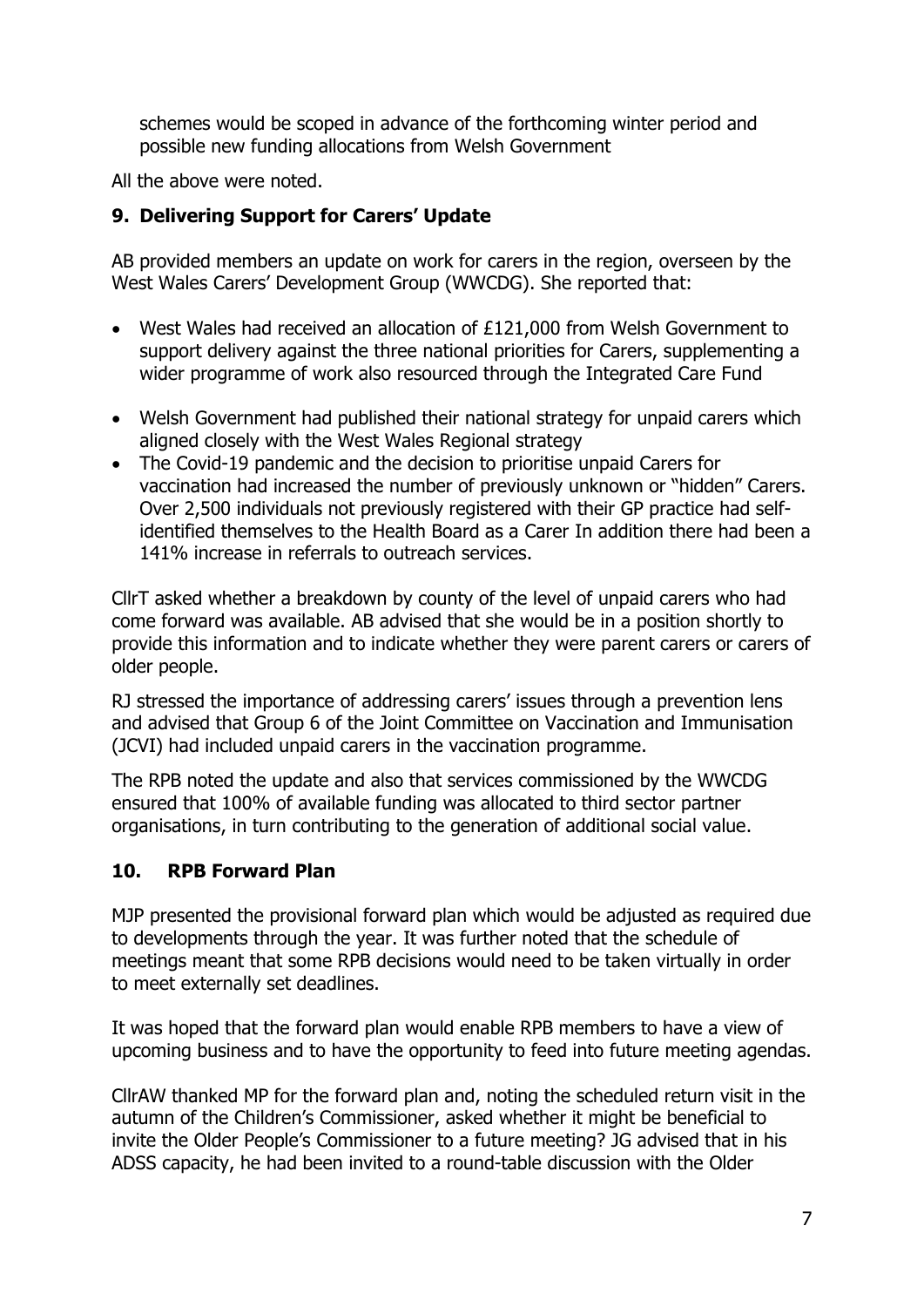People's Commissioner around supporting older people regain mental and physical health following the pandemic. MJP agreed to explore opportunities to invite the Commissioner to a future discussion.

It was further suggested that the possibility of inviting the Future Generations Commissioner should also be considered.

Members noted the forward plan and agreed to (1) identify additional items and (2) review the plan at future meetings.

## **11. Date of next meeting**

29 July 2021, 2.30PM

## **12. Any Other Business (Agreed in advance)**

The Chair advised that prior to the meeting she had received a letter from Maria Battle, Chair of Hywel Dda UHB, advising of her resignation from the RPB. The RPB was then asked to consider the nomination of Councillor Gareth John (Carmarthenshire County Council) as the new Independent Member for Local Government on the Health Board to join the RPB. This was agreed.

HLL advised members of an opportunity that may be arising through the Coproduction Wales network, who had secured National Lottery funding over 5 years to support coproduction. As an RPB we could take on some of the learning from this process if West Wales were selected as one of the pilot areas.